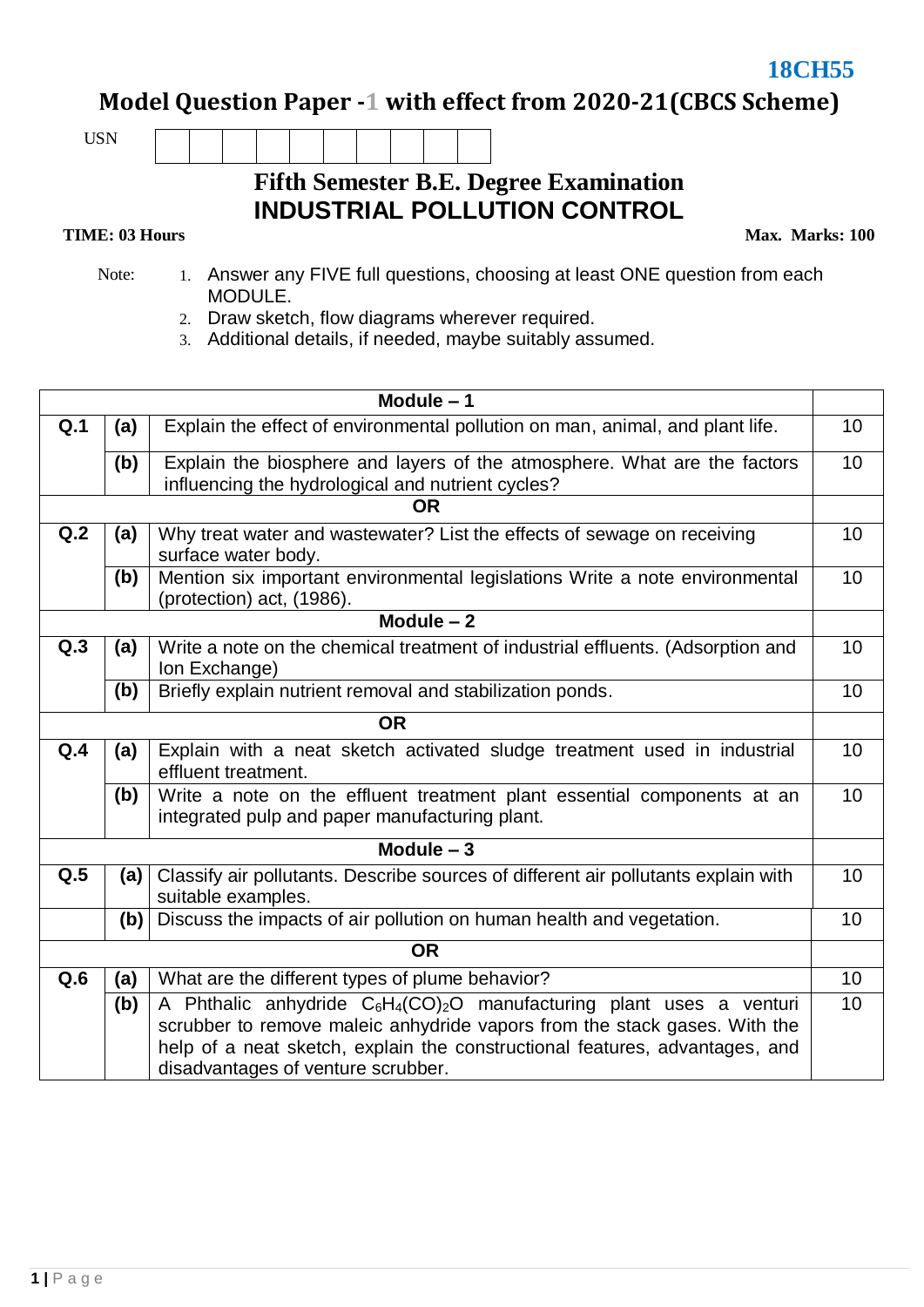## **18CH55**

| Module $-4$ |     |                                                                                                                                                                                                                                                                                                                                                                                                                                                                                                                        |               |             |               |         |                    |       |             |    |
|-------------|-----|------------------------------------------------------------------------------------------------------------------------------------------------------------------------------------------------------------------------------------------------------------------------------------------------------------------------------------------------------------------------------------------------------------------------------------------------------------------------------------------------------------------------|---------------|-------------|---------------|---------|--------------------|-------|-------------|----|
| Q.7         | (a) | A wood processing industry employs a band saw for cutting logs (Timber<br>wood). During cutting operation, the sawdust is scattered in the entire area<br>around the sawmill, and the employees suffer from respiratory problems. A<br>consultant has suggested cyclone separator as pollution control equipment<br>for control of sawdust as air pollution. With the help of a neat sketch, explain<br>the construction of cyclone separator and the advantages of using cyclone<br>separator for sawdust collection. |               |             |               |         |                    |       | 10          |    |
|             | (b) | Explain different methods of sampling (ambient air sampling and stack<br>sampling) of air pollutants. Explain with neat diagram working of a high<br>volume sampler.                                                                                                                                                                                                                                                                                                                                                   |               |             |               |         |                    |       |             | 10 |
| <b>OR</b>   |     |                                                                                                                                                                                                                                                                                                                                                                                                                                                                                                                        |               |             |               |         |                    |       |             |    |
| Q.8         | (a) | Explain the problems due to emissions of petrol-driven vehicles and diesel-<br>driven vehicles briefly.                                                                                                                                                                                                                                                                                                                                                                                                                |               |             |               |         |                    | 10    |             |    |
|             | (b) | Suggest suitable air pollution control equipment for air pollution control for<br>the Fluidized Bed Combustion Boiler (FBC) boiler used in the cement<br>industry.                                                                                                                                                                                                                                                                                                                                                     |               |             |               |         |                    |       | 10          |    |
|             |     |                                                                                                                                                                                                                                                                                                                                                                                                                                                                                                                        |               | Module $-5$ |               |         |                    |       |             |    |
| Q.9         | (a) | What is meant by generation rates? Discuss the estimation (Load count &<br>Mass Volume analysis) & list any four factors affecting generation rates.                                                                                                                                                                                                                                                                                                                                                                   |               |             |               |         |                    |       | 10          |    |
|             | (b) | Write a note on engineering and administrative noise controls in process<br>industries.                                                                                                                                                                                                                                                                                                                                                                                                                                |               |             |               |         |                    |       | 10          |    |
|             |     |                                                                                                                                                                                                                                                                                                                                                                                                                                                                                                                        |               | <b>OR</b>   |               |         |                    |       |             |    |
| Q.10        | (a) | Explain the factors that must be considered in evaluating potential landfill<br>sites. With neat sketch explain the construction and operation of engineering<br>landfill with advantages and disadvantages                                                                                                                                                                                                                                                                                                            |               |             |               |         |                    | 10    |             |    |
|             | (b) | Estimate the energy content of the solid waste sample with the following<br>composition. Assume moisture content = $21\%$ , Ash content = $5\%$ . What is<br>the energy content on a dry basis and on an ash-free dry basis?                                                                                                                                                                                                                                                                                           |               |             |               |         |                    | 10    |             |    |
|             |     | Component                                                                                                                                                                                                                                                                                                                                                                                                                                                                                                              | Food<br>waste | Paper       | Card<br>board | Plastic | Garden<br>trimming | Wood  | Tin<br>cans |    |
|             |     | % by mass                                                                                                                                                                                                                                                                                                                                                                                                                                                                                                              | 15            | 45          | 10            | 10      | 10                 | 5     | 5           |    |
|             |     | Energy<br>content<br>KJ/Kg                                                                                                                                                                                                                                                                                                                                                                                                                                                                                             | 4650          | 16750       | 16300         | 32600   | 6500               | 18600 | 700         |    |
|             |     |                                                                                                                                                                                                                                                                                                                                                                                                                                                                                                                        |               |             |               |         |                    |       |             |    |